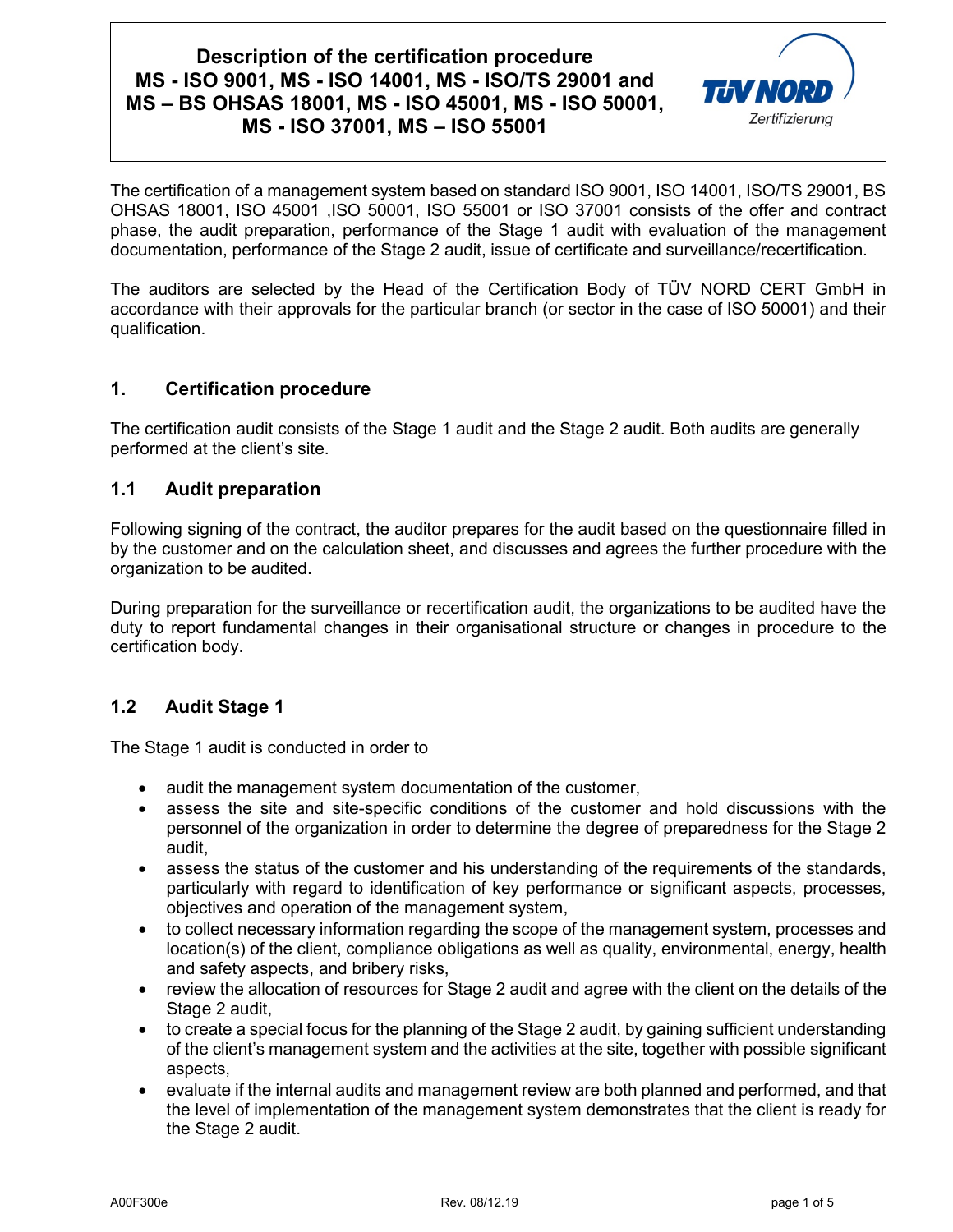

If weaknesses were identified in the Stage 1 audit, these must be corrected by the customer before the Stage 2 audit.

If at the end it cannot be established positively that the customer is ready for the Stage 2 audit, the audit is broken off after the Stage 1 audit.

The lead auditor is responsible for the coordination of the activities of the stage 1 audit and if necessary for coordination and cooperation of the auditors concerned amongst themselves.

### **1.3 Certification audit (Stage 2 audit)**

The customer receives an audit plan at the beginning of the Stage 2 audit. The plan is agreed with the customer in advance.

The audit begins with a kick-off meeting, in which the participants are introduced to each other. The procedure to be followed in the audit is explained. Within the framework of the audit at the organization's premises, the auditors review and assess the effectiveness of the management system which has been installed. This is based on the standards ISO 9001, ISO 14001, ISO 50001, BS OHSAS 18001, ISO 45001 ISO/TS 29001, ISO 55001 and ISO 37001.

The task of the auditors is to compare the practical application of the management system with the documented processes and to assess them in relation to fulfilment of the requirements of the standard. This is achieved by means of questioning of the employees, examining the relevant documents, records, orders and guidelines and also by visiting relevant areas of the organization.

A final meeting takes place at the end of the on-site audit. At least those employees take part in the audit who have management functions within the organization and whose areas were included in the audit. The lead auditor reports on the individual elements and explains the positive and negative results. If nonconformities are established, the lead auditor can only recommend issue of the certificate to the organization after acceptance or verification of the corrective actions by the audit team, see Section 8 "Management of nonconformities". Attention must be drawn to this fact in the final meeting.

The audit is documented in the audit report (the documentation must be separate for Stage 1 and Stage 2 audits) and is completed by means of further records (e.g. audit questionnaire and hand-written records).

### **1.4 Issue of certificate**

The certificate is issued when the certification procedure has been reviewed and released by the head of the certification body or his deputy or nominated representative. The person who reviews and releases the procedure may not (i.e. is not permitted to) have participated in the audit.

The certificate can only be issued when the nonconformities have been corrected, i.e. when the corrective actions have been accepted or verified by the audit team.

Normally the certificates are valid for 3 years.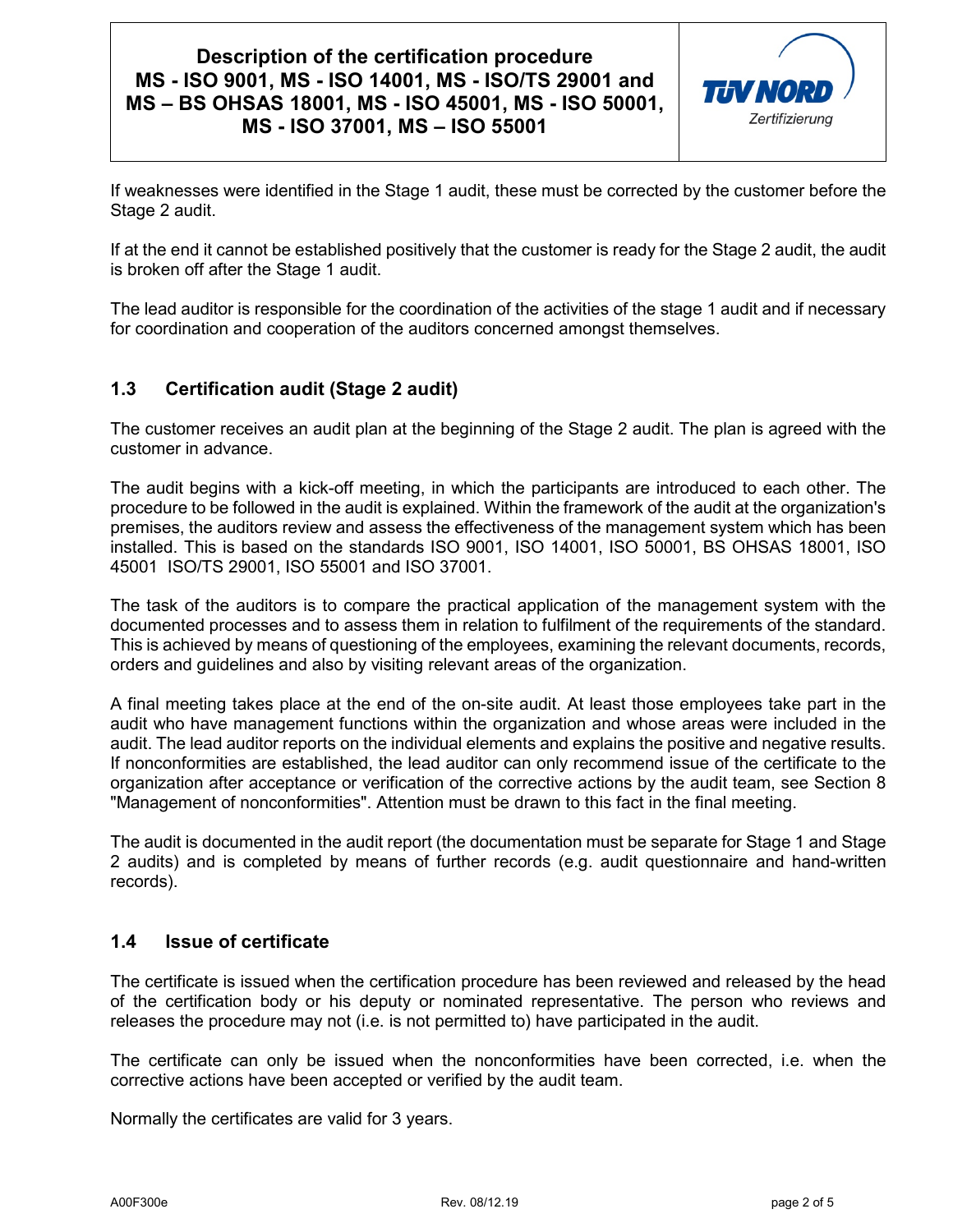

### **2. Surveillance audit**

Surveillance audits must be conducted once per year during the period of validity of the certificate with the exception of the years when a recertification audit is performed.

The first surveillance audit which follows the initial certification has to be carried out by the planningrelevant date, at the latest 12 months after the date of the certification decision. All the subsequent surveillance audits are planned on the basis of the planning-relevant date and must be conducted at least once per calendar year.

Surveillance audits including the verification of measures for the correction of nonconformities, audit reporting and the certification decision must be completed no later than 3 or 4 months (in case of nonconformities) from the last day of the audit.

The client receives a report following the surveillance audit.

### **3. Recertification audit**

The audit for recertification has to be conducted before the expiry date of the certificate. A tolerance period of max. 6 months is then available for evaluation of the corrective actions and for any necessary re-audits and also for the decision on recertification within the framework of the release procedure. In the recertification audit, a review of the documentation of the management system of the organization is undertaken, as well as an on-site audit. Here, the results of the previous surveillance programme(s) over the term of the certification have to be taken into consideration. All the requirements of the standard are audited.

Activities related to the recertification audit may include a stage 1 audit if there are significant changes in the management system or in connection with the activities of the organization (e.g. changes to the law).

ISO 50001: The decision for a recertification shall be made a least one month prior to the expiration of the current certification in order to continue the 3-year certification cycle without gap.

The audit methods used in the recertification audit correspond to those used in a Stage 2 audit.

### **4. Extension audit**

If it is intended to extend the scope of an existing certificate, this can be implemented by means of an extension audit. An extension audit can be conducted within the framework of a surveillance audit, a recertification audit or at a time which is set independently.

The period of validity of a certificate does not change as a result. Exceptions must be justified in writing.

#### **5. Short-notice audit**

It may be necessary to perform audits at short notice to investigate complaints, in response to changes or as follow up on suspended clients.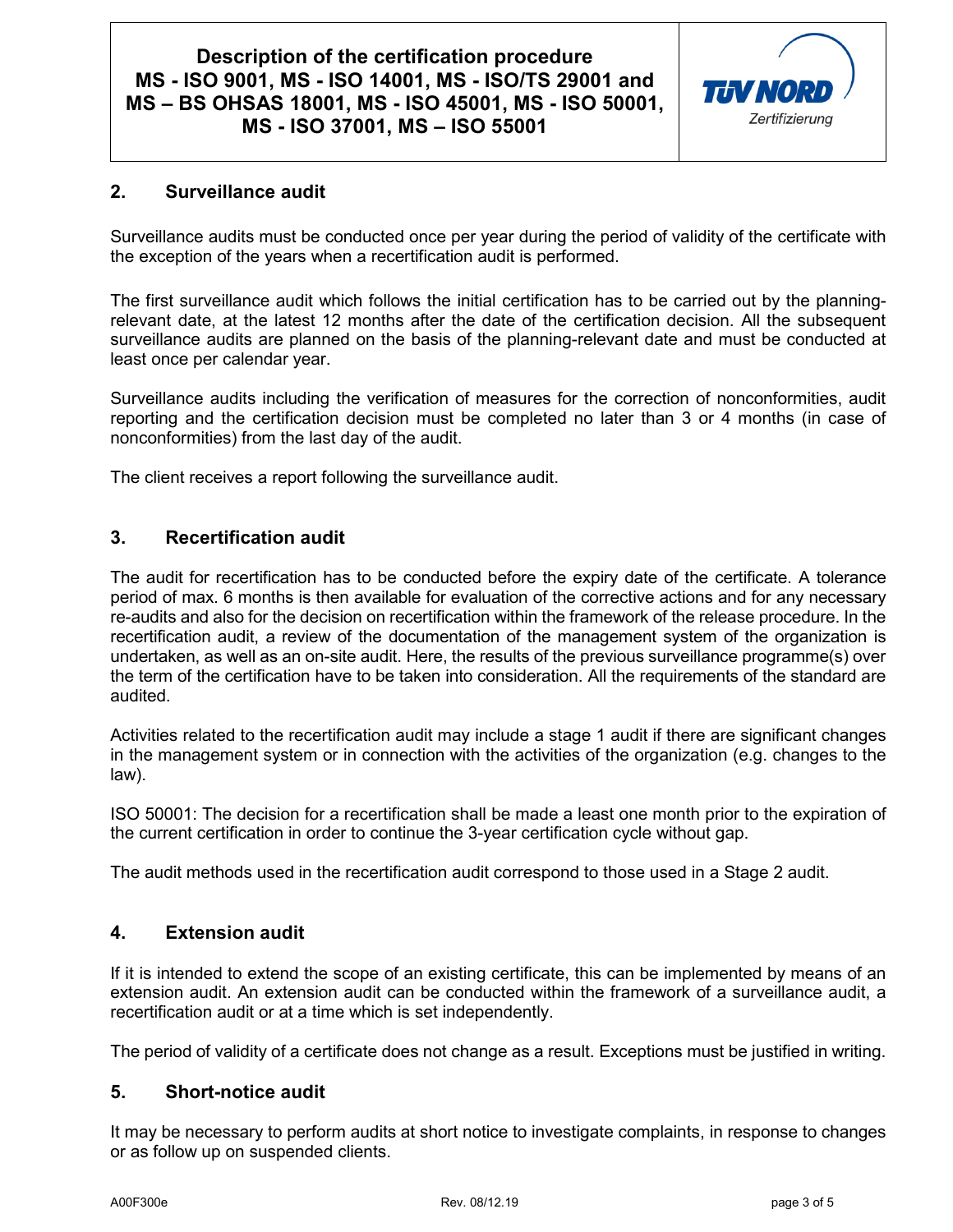

In such cases,

- the certification body shall describe the conditions under which these short notice audits are to be conducted,
- it is not possible to object to members of the audit team.

### **6. Transfer of certificates from other certification bodies**

In general, only certificates from accredited certification bodies can be taken over where the accreditation body is a signatory to the Multilateral Agreement (MLA) of the EA (European co-operation for Accreditation). Organizations with certificates which originate from non-accredited certification bodies are treated as new clients.

A "Pre-Transfer-Review" must be conducted by a competent person from the certification body which is taking over the certificate. This review generally consists of an examination of important documents and a visit to the client.

After positive completion of the pre-transfer review, TÜV NORD CERT, as the accepting certification body, can carry out the transfer of certification.

The normal certification decision making process shall be followed, including the requirement that the personnel making the certification decision are different from those carrying out the pre-transfer review.

TÜV NORD CERT, as the accepting certification body, shall take the decision on certification before any surveillance or recertification audits are initiated.

The certification cycle of the transferred certificate is based on the previous one. TÜV NORD CERT shall establish the audit programme for the remainder of the certification cycle.

Where the accepting certification body is required to treat the client as a new client as a result of the pre-transfer review, the certification cycle shall begin with the certification decision.

Certificates which have been suspended, or where there is risk of suspension, may not be taken over.

### **7. Certification of multi-site organizations**

A sampling procedure can be used for organizations with several sites ("multisite certification"). In this case, the client assures the certification body that the following requirements are met for all the sites which fall within the scope of the certificate. Any changes or non-fulfilment of one or several prerequisites shall (i.e. must) be communicated to the certification body immediately.

Prerequisites for multisite certification:

A multi-site organization does not have to be one single legal entity. However, all the sites shall (i.e.